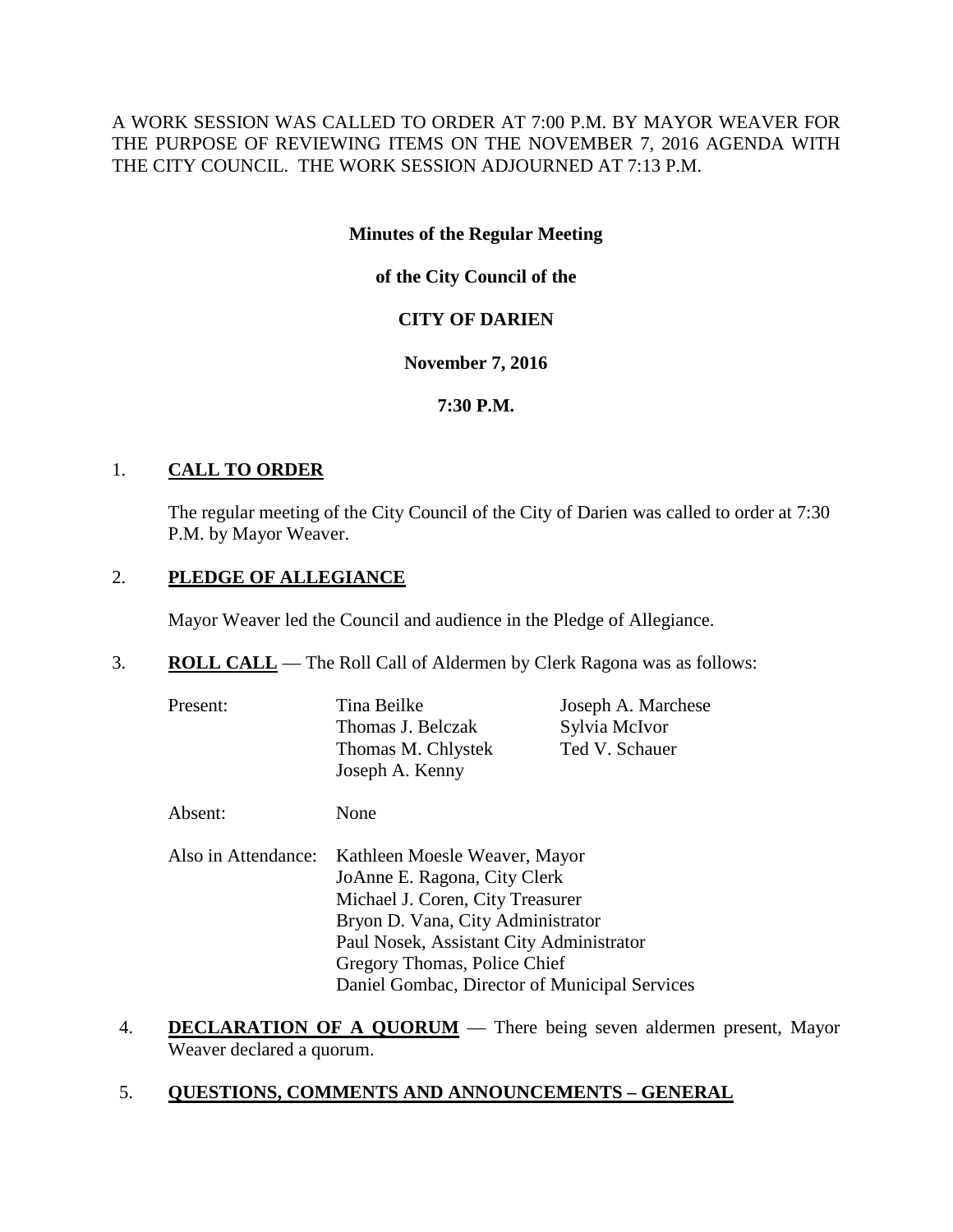There were none.

#### 6. **APPROVAL OF MINUTES** –

A. October 17, 2016 City Council Meeting

It was moved by Alderman Kenny and seconded by Alderman Schauer to approve the minutes of the City Council Meeting of October 17, 2016.

| Roll Call: | Ayes:    | Beilke, Belczak, Kenny, Marchese, Schauer |
|------------|----------|-------------------------------------------|
|            | Abstain: | Chlystek, McIvor                          |
|            | Nays:    | None                                      |
|            | Absent:  | None                                      |
|            |          | Results: Ayes 7 Nays 0, Absent 0          |

# **MOTION DULY CARRIED**

B. October 26, 2016 Goal Setting Session

It was moved by Alderman Marchese and seconded by Alderman Schauer to approve the minutes of the Goal Setting Session of October 26, 2016.

| Roll Call: | Ayes:   | Beilke, Belczak, Chlystek, Kenny, Marchese,<br>McIvor, Schauer |
|------------|---------|----------------------------------------------------------------|
|            | Nays:   | None                                                           |
|            | Absent: | None                                                           |
|            |         | Results: Ayes 7 Nays 0, Absent 0                               |

#### **MOTION DULY CARRIED**

#### 7. **RECEIVING OF COMMUNICATIONS**

Alderman Schauer received a call from Anna Heery, 1300 block of Greenbriar Lane, expressing her appreciation for the street light at the intersection of Plainfield and Bailey Road.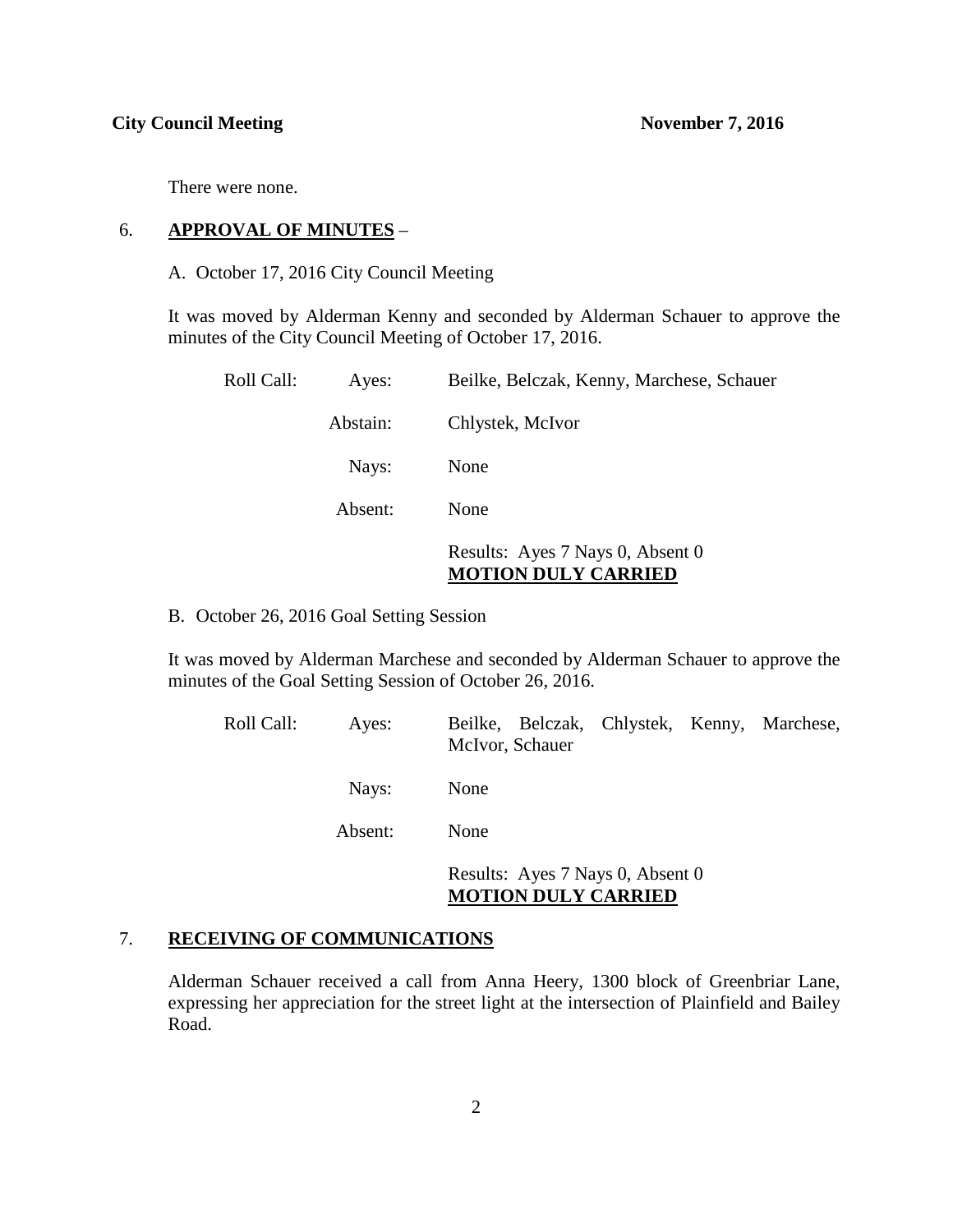Alderman Marchese received numerous emails regarding the North Frontage Road IDOT Project; Director Gombac advised the work will be completed by the end of November 2016.

Alderman Beilke received…

...communication from a resident in the 6700 block of Tennessee regarding standing water on the block; pictures were provided and shared with Council. The street is currently slated as a ditch project for 2017.

…multiple communications from a resident in the 100 block of Janet regarding the aesthetic restoration resulting from the Sunrise Ditching Project. Mayor Weaver and Alderman Beilke will set up a meeting with resident; Mayor Weaver advised resident will need to present concerns to Council.

## 8. **MAYOR'S REPORT**

# **A. MAYORAL PROCLAMATION "WORLD PANCREATIC CANCER DAY" (NOVEMBER 17, 2016)**

Mayor Weaver read the Proclamation into the record declaring November 17, 2016 as World Pancreatic Cancer Day in the City of Darien.

# **B. CONSIDERATION OF A MOTION TO APPROVE THE REAPPOINTMENT OF MEMBERS TO THE HOLIDAY HOME DECORATING COMMITTEE: ELIZABETH HAYES, JIM KISER, AND GERRY LEGANSKI**

It was moved by Alderman Marchese and seconded by Alderman Belczak to approve the reappointment of members to the Holiday Home Decorating Committee: Elizabeth Hayes, Jim Kiser, and Gerry Leganski.

Roll Call: Ayes: Beilke, Belczak, Chlystek, Kenny, Marchese, McIvor, Schauer

Nays: None

Absent: None

Results: Ayes 7 Nays 0, Absent 0 **MOTION DULY CARRIED**

Clerk Ragona administered the Oath of Office to Elizabeth Hayes and Gerry Leganski.

# **C. CONSIDERATION OF A MOTION TO APPROVE THE REAPPOINTMENT OF MEMBERS TO THE CITIZEN OF THE YEAR COMMITTEE: BONNIE KUCERA AND CAROL MALLERS**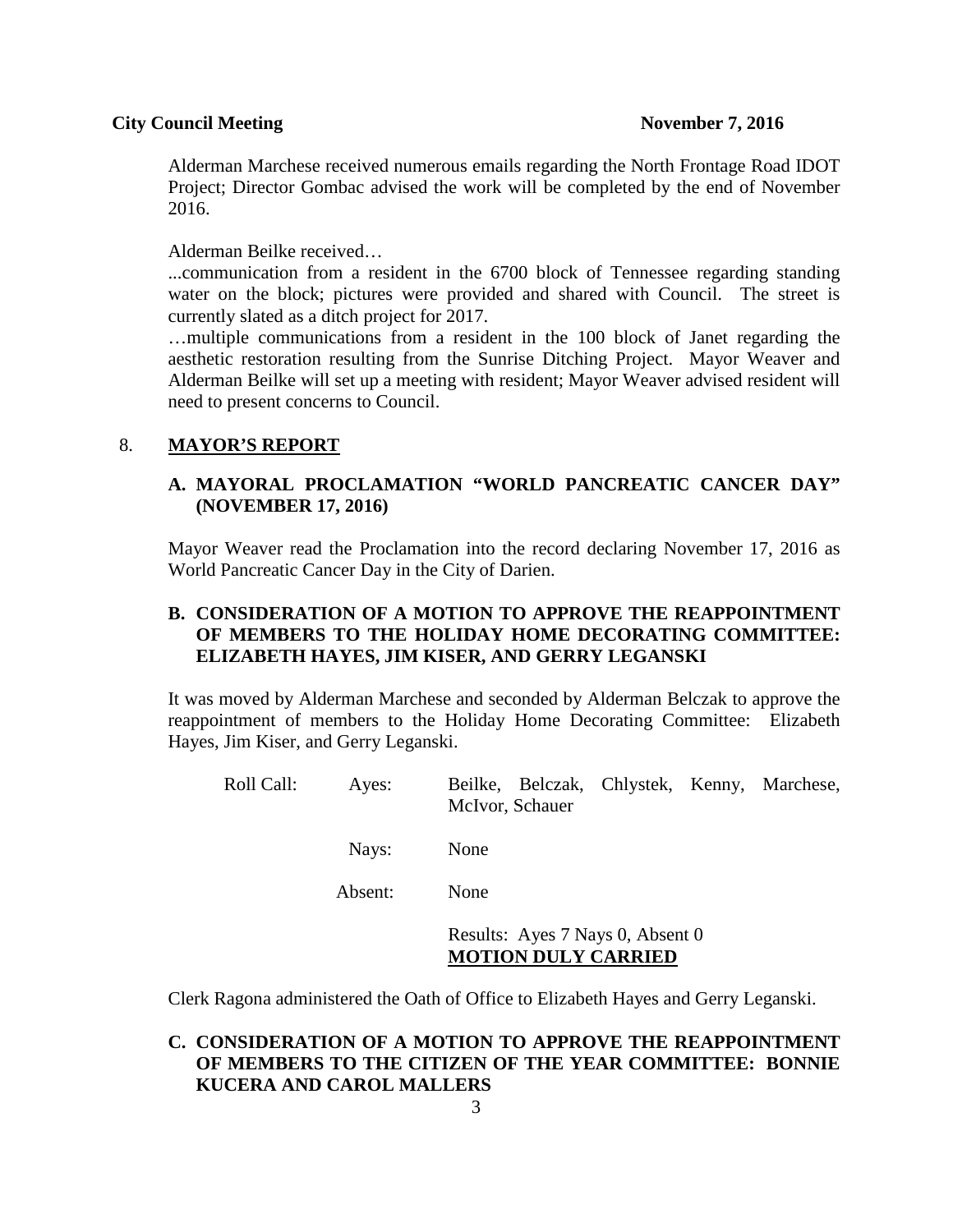It was moved by Alderman McIvor and seconded by Alderman Kenny to approve the reappointment of members to the Citizen of the Year Committee: Bonnie Kucera and Carol Mallers

| Roll Call: | Ayes:   | Beilke, Belczak, Chlystek, Kenny, Marchese,<br>McIvor, Schauer |
|------------|---------|----------------------------------------------------------------|
|            | Nays:   | None                                                           |
|            | Absent: | None                                                           |
|            |         | Results: Ayes 7 Nays 0, Absent 0                               |

# **MOTION DULY CARRIED**

Clerk Ragona administered the Oath of Office to Bonnie Kucera and Carol Mallers.

# **D. CONSIDERATION OF A MOTION TO APPROVE THE APPOINTMENT OF PEGGY RADAKOVITZ AND MERLE SALAZAR TO THE CITIZEN OF THE YEAR COMMITTEE**

It was moved by Alderman Marchese and seconded by Alderman Schauer to approve the appointment of Peggy Radakovitz and Merle Salazar to the Citizen of the Year Committee.

| Roll Call: | Ayes:   | Beilke, Belczak, Chlystek, Kenny, Marchese,<br>McIvor, Schauer |
|------------|---------|----------------------------------------------------------------|
|            | Nays:   | None                                                           |
|            | Absent: | None                                                           |
|            |         | Results: Ayes 7 Nays 0, Absent 0<br><b>MOTION DULY CARRIED</b> |

Clerk Ragona administered the Oath of Office to Peggy Radakovitz and Merle Salazar.

Bonnie Kucera shared she will be sending a letter to local organizations encouraging nominations for the Citizen of the Year.

Alderman Beilke announced the following dates: January 3, 2017 - deadline for nominations January 16, 2017 – announcement of Citizen of the Year February 21, 2017 – Coffee and Cake Reception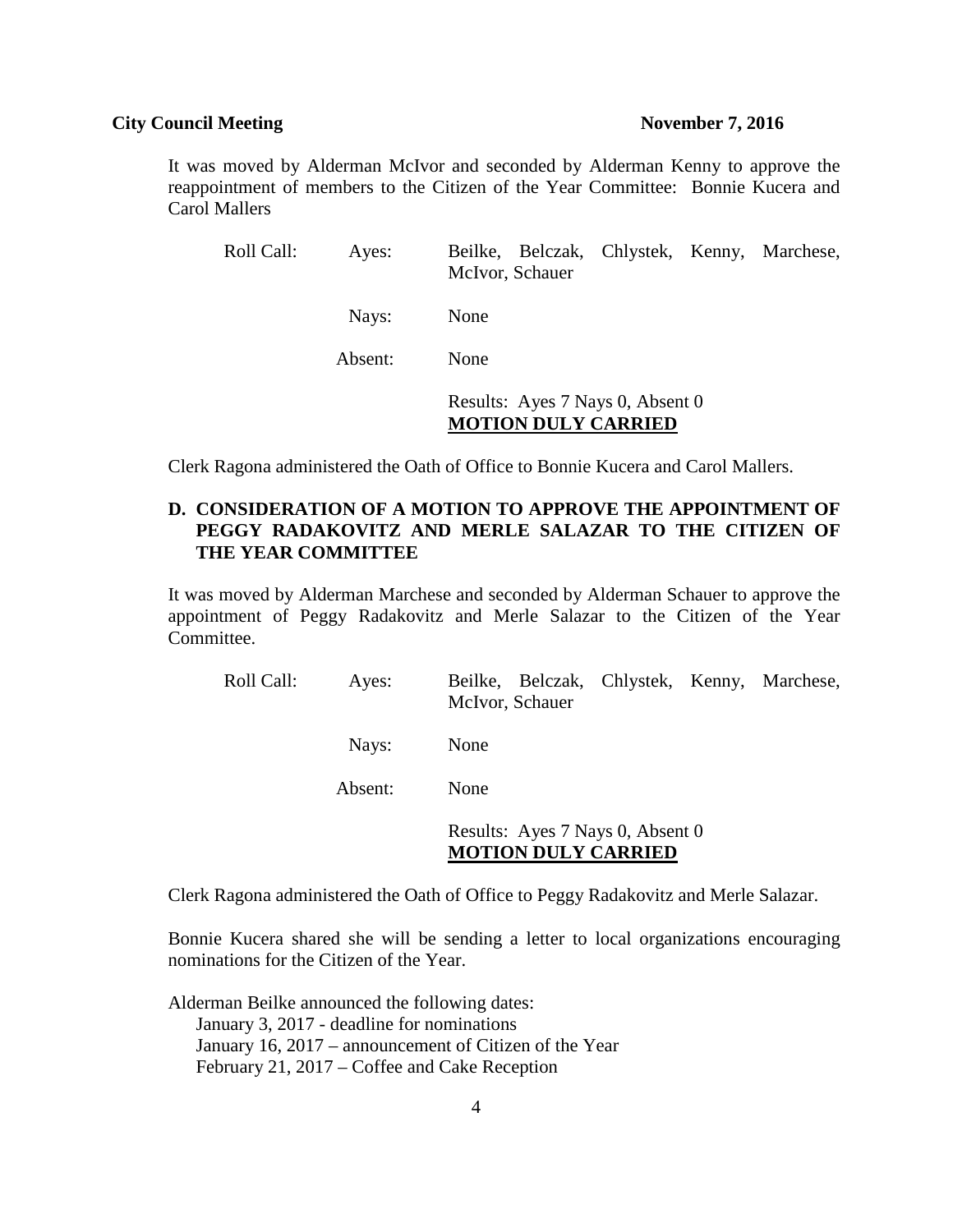March 4, 2017 – Dinner Dance at Alpine Banquets

### 9. **CITY CLERK'S REPORT**

Clerk Ragona announced a Meet and Greet with Mayor Weaver will be held on Monday, November 21, 2016 at 6:00 P.M. at City Hall in the Conference Room.

#### 10. **CITY ADMINISTRATOR'S REPORT**

There was no report.

### 11. **DEPARTMENT HEAD INFORMATION/QUESTIONS**

### **A. POLICE DEPARTMENT – NO REPORT**

### **B. MUNICIPAL SERVICES – NO REPORT**

Alderman Chylstek inquired about…

...the new street light being out on  $75<sup>th</sup>$  Street, just east of Cass; Director Gombac advised the light is at a testing facility per IDOT grant requirement. ... dead ash trees at 79<sup>th</sup> Street and Farmingdale Drive; Director Gombac will investigate.

Alderman Marchese noted that a street light near Wendy's was hanging; Director Gombac said the light is within Willowbrook and is in DuPage County right-of-way.

#### 12. **TREASURER'S REPORT**

### **A. WARRANT NUMBER 16-17-13**

It was moved by Alderman Belczak and seconded by Alderman Beilke to approve payment of Warrant Number 16-17-13 in the amount of \$222,029.60 from the enumerated funds, and \$234,067.91 from payroll funds for the period ending 10/13/16; for a total to be approved of \$456,097.51.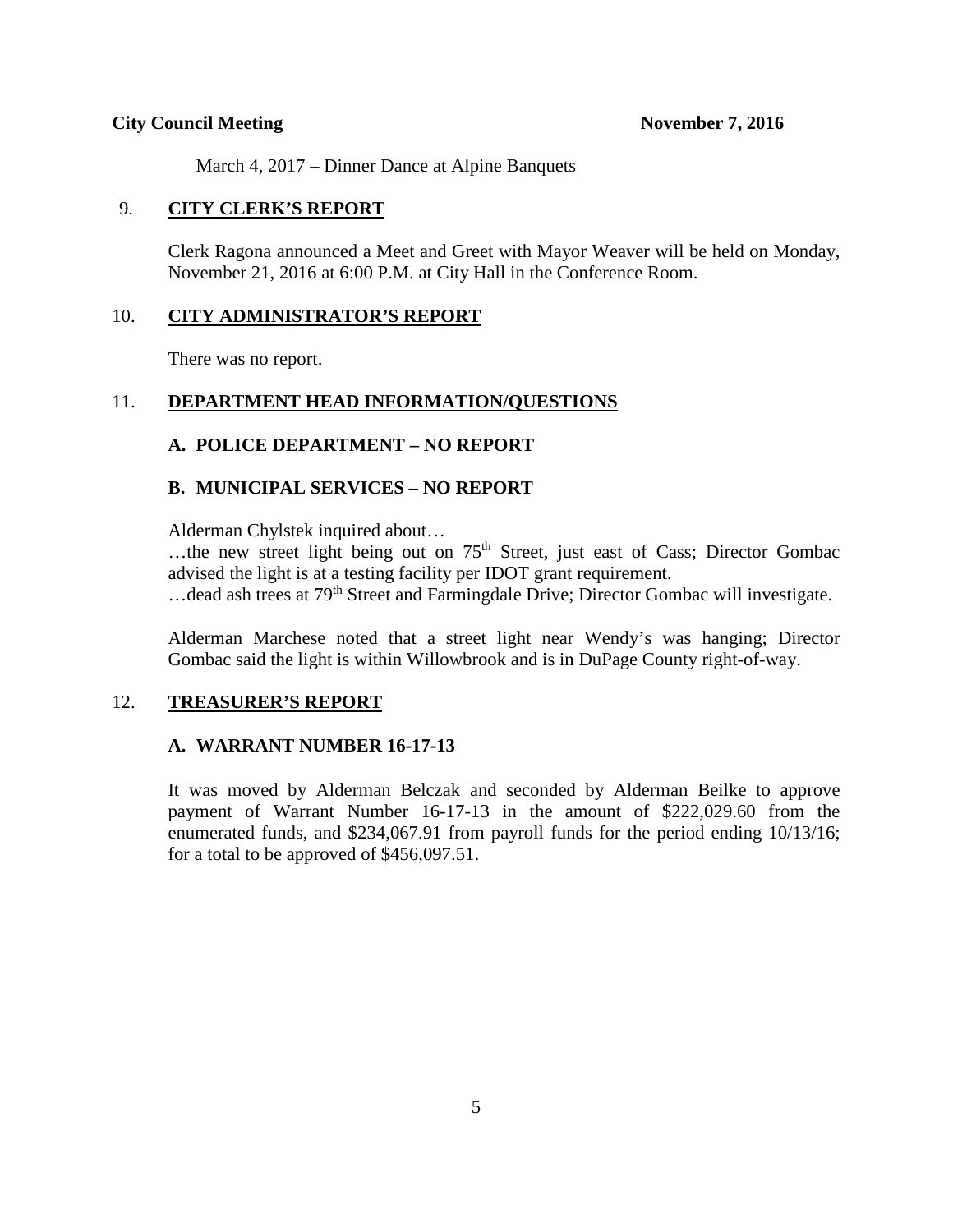| Roll Call: | Ayes:   | Beilke, Belczak, Chlystek, Kenny, Marchese,<br>McIvor, Schauer  |
|------------|---------|-----------------------------------------------------------------|
|            | Nays:   | None                                                            |
|            | Absent: | None                                                            |
|            |         | Results: Ayes 7, Nays 0, Absent 0<br><b>MOTION DULY CARRIED</b> |

Treasurer Coren reviewed the quarterly performance of the Police Pension Fund from the Police Pension Board Meeting.

#### 13. **STANDING COMMITTEE REPORTS**

**Administrative/Finance Committee** – Chairman Schauer announced the next meeting of the Administrative/Finance Committee is scheduled for December 5, 2016 at 6:00 P.M.

**Municipal Services Committee** – Chairman Marchese announced the next meeting of the Municipal Services Committee is scheduled for November 28, 2016 at 6:30 P.M.

**Police Committee** – Chairman McIvor advised the next meeting of the Police Committee is scheduled for November 21, 2016 at 6:00 P.M. in the Police Department Training Room.

# 14. **QUESTIONS AND COMMENTS – AGENDA RELATED**

There were none.

#### 15. **OLD BUSINESS**

There was no Old Business.

#### 16. **CONSENT AGENDA**

It was moved by Alderman Marchese and seconded by Alderman Beilke to approve by Omnibus Vote the following items on the Consent Agenda:

# **A. CONSIDERATION OF A MOTION TO GRANT A WAIVER OF THE RAFFLE LICENSE BOND REQUIREMENT FOR THE DARIEN HISTORICAL SOCIETY**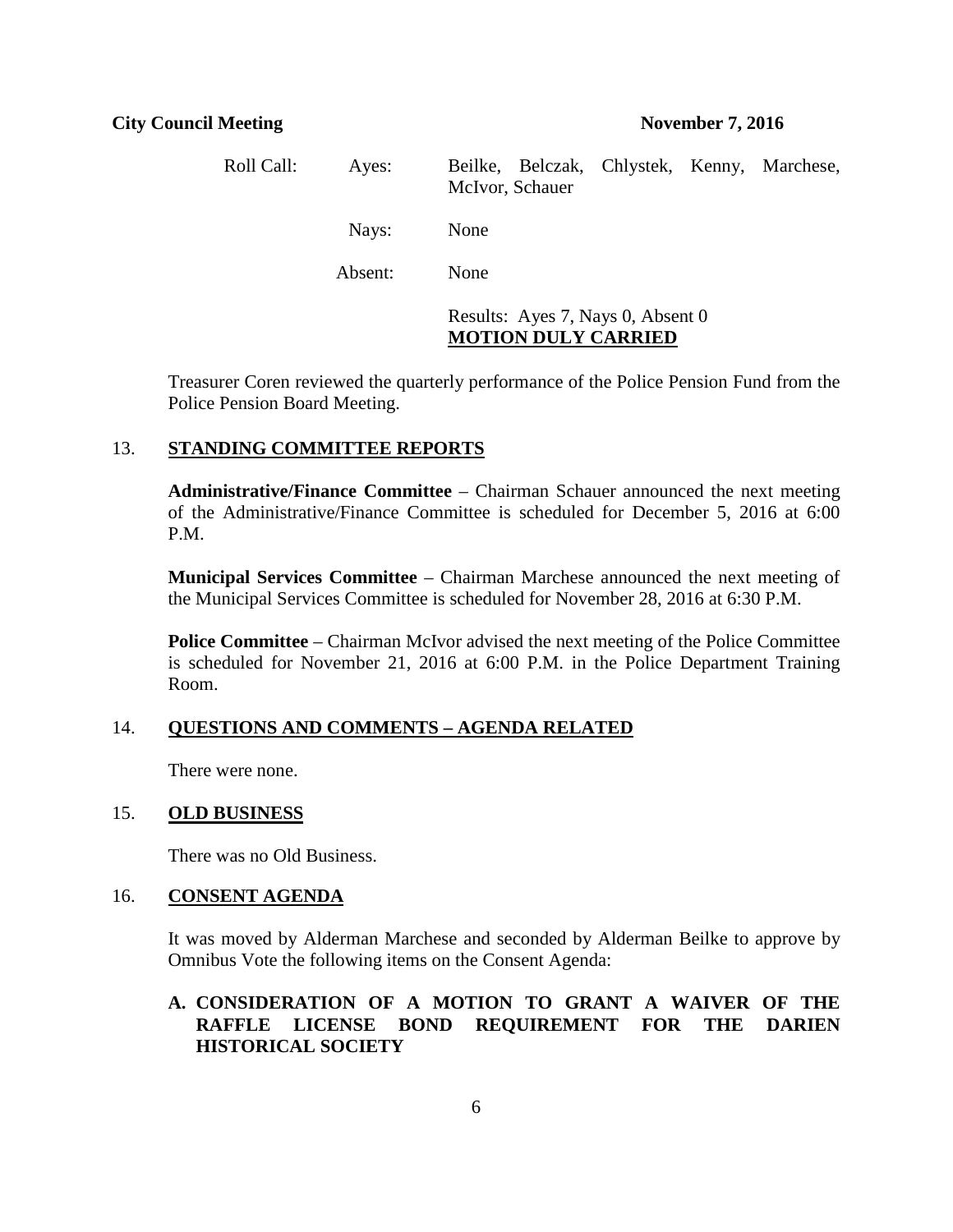- **B. RESOLUTION NO. R-96-16 A RESOLUTION AUTHORIZING THE APPROVAL TO ENTER INTO AN ENGINEERING AGREEMENT WITH CHRISTOPHER B. BURKE ENGINEERING, LTD. FOR PAVEMENT CORINGS FOR THE PROPOSED 2017 STREET MAINTENANCE PROGRAM, IN AN AMOUNT NOT TO EXCEED \$10,500.00**
- **C. RESOLUTION NO. R-97-16 A RESOLUTION AUTHORIZING THE APPROVAL TO ENTER INTO AN ENGINEERING AGREEMENT WITH CHRISTOPHER B. BURKE ENGINEERING LTD. FOR THE 2017 STREET MAINTENANCE PROGRAM IN AN AMOUNT NOT TO EXCEED \$32,748**

# **D. ORDINANCE NO. O-34-16 AN ORDINANCE ACCEPTING A PLAT OF EASEMENT FOR 2224 SHANNON COURT**

Roll Call: Ayes: Beilke, Belczak, Chlystek, Kenny, Marchese, McIvor, Schauer

Nays: None

Absent: None

Results: Ayes 7, Nays 0, Absent 0 **MOTION DULY CARRIED**

#### 17. **NEW BUSINESS**

**A. CONSIDERATION OF A MOTION TO APPROVE A RESOLUTION AUTHORIZING THE MAYOR TO ACCEPT A PROPOSAL FROM CHRISTOPHER B. BURKE ENGINEERING, LTD. IN AN AMOUNT NOT TO EXCEED \$23,500.00 FOR SURVEYING, ENGINEERING AND WATER MODELING STUDY OF THE OPEN DITCH AND STORM WATER CONVEYANCE SYSTEM FOR SAWMILL CREEK-EAST AND WEST LEG**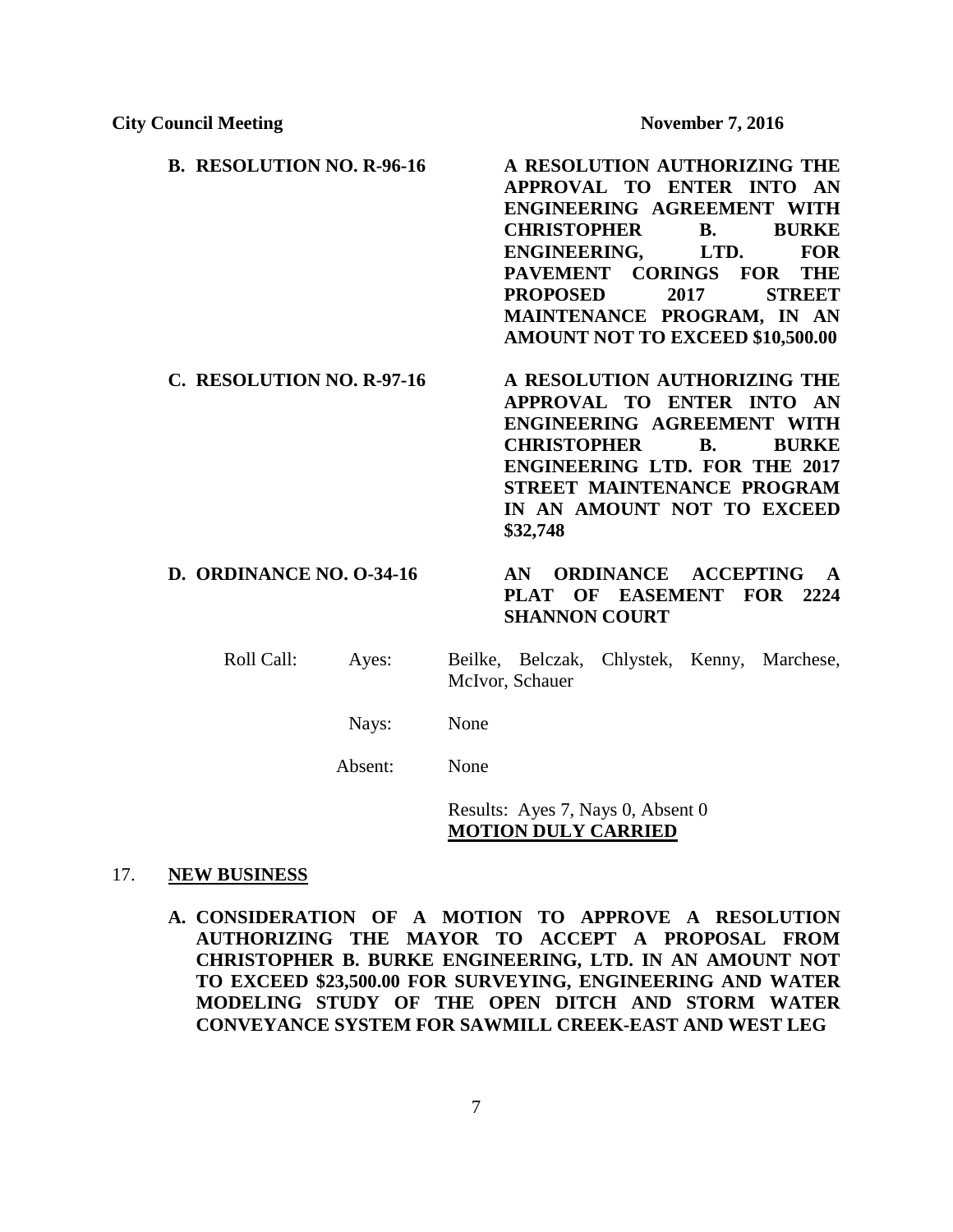It was moved by Alderman Belczak and seconded by Alderman Beilke to approve the motion as presented.

Director Gombac summarized the water flow and safety issues leading to the need for the study.

| <b>RESOLUTION NO. R-98-16</b> | A RESOLUTION AUTHORIZING THE<br><b>MAYOR TO ACCEPT A PROPOSAL</b><br>FROM CHRISTOPHER B. BURKE<br>ENGINEERING, LTD. IN AN AMOUNT<br><b>NOT TO EXCEED \$23,500.00 FOR</b><br>SURVEYING, ENGINEERING AND<br>WATER MODELING STUDY OF THE<br><b>OPEN DITCH AND STORM WATER</b><br><b>CONVEYANCE</b><br><b>SYSTEM</b><br><b>FOR</b><br>SAWMILL CREEK-EAST AND WEST<br><b>LEG</b> |
|-------------------------------|-----------------------------------------------------------------------------------------------------------------------------------------------------------------------------------------------------------------------------------------------------------------------------------------------------------------------------------------------------------------------------|
| Roll Call:<br>Ayes:           | Beilke, Belczak, Chlystek, Kenny, Marchese,<br>McIvor, Schauer                                                                                                                                                                                                                                                                                                              |
| Nays:                         | None                                                                                                                                                                                                                                                                                                                                                                        |
| Absent:                       | None                                                                                                                                                                                                                                                                                                                                                                        |
|                               | Results: Ayes 7, Nays 0, Absent 0                                                                                                                                                                                                                                                                                                                                           |

## **MOTION DULY CARRIED**

# 18. **QUESTIONS, COMMENTS AND ANNOUNCEMENTS – GENERAL**

There were none.

# 19. **ADJOURNMENT**

There being no further business to come before the City Council, it was moved by Alderman McIvor and seconded by Alderman Beilke to adjourn the City Council meeting.